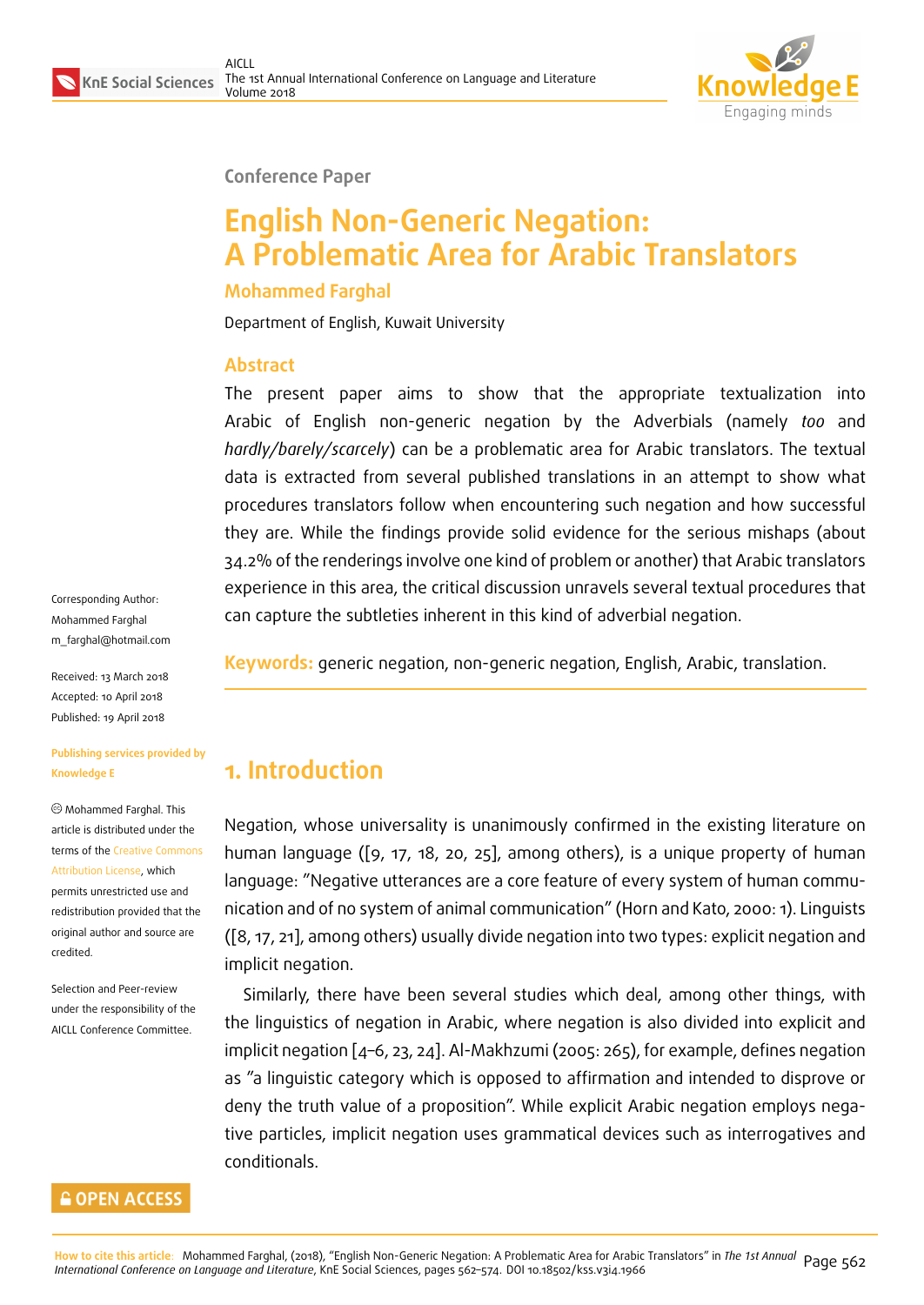

## **2. Review of Literature**

While English verbal negation is uniform in nature, as it only employs the negative particle *not* in such negation, its Arabic counterpart is highly diversified. In terms of translation, there are only very few studies on the translation of negation. Apostolatu and Apostolatu (2012) deal with literary translation of English negation into Romanian. Dendane and Dendane (2012) refer to the one-to-many correspondence between the English particle *not* and the many counterparts in both standard and vernacular Arabic. Li (2017) points out the difficulty Chinese EFL learners face when expressing adverbial negation by *too* due to its Chinese counterpart, which functions as an intensifier.

A similar mishap may occur in English-into-Arabic translation. Farghal and Almanna (2015: 27) briefly examine negation while discussing syntactic features in translation. It is argued that the negation embedded in *too* can pose a challenge because it requires a translation procedure that recovers negation in Arabic, whether explicitly or implicitly.

1. I think you've been too busy to notice where I have been. *'a*ðð*unn 'ana-ka kunta ma* ̆ ̆*uulan jiddan li-tulaah . i*ð*a 'ayna 'anaa* think (I) that-you be-you busy very to-notice where I "I think you were too busy to notice where I am".

Al-Ghazalli (2013) discusses the translation of Arabic implicit negation in a poorlywritten paper. Apart from the poor quality of this study, Al-Ghazali unjustifiably argues for unpacking Quranic implicit negation in rhetorical questions. According to his misconception of rhetorical questions, the Quranic verse *hal yastawii al-'a'maa wa-l-bas . iir* [Q equal the-blind and-the-sighted] is erroneously rendered as a generic rather than a rhetorical question by Quran translators as in Yousef Ali's *Can the blind be held equal to the seeing* (p. 135) and M. Pickthal's *Are the blind and the seer equal* (p. 133). Therefore, he claims, implicit negation should be made explicit as in *Are the blind and the one who sees equal? Definitely, this is not true* (p. 139).

## **3. Research Method**

This is an empirical study based on the extraction of ample textual data involving English adverbial/determiner negation along with their target Arabic counterparts from existing works and their translations. The textual data (270 examples) features two types of markers of adverbial negation (*too* and *hardly*/*scarcely*/*barely*). The study provides both a quantitative and a qualitative analysis of the data. The sources of the textual data include five series of Harry Potter (HP, henceforth) by J. K. Rowling, namely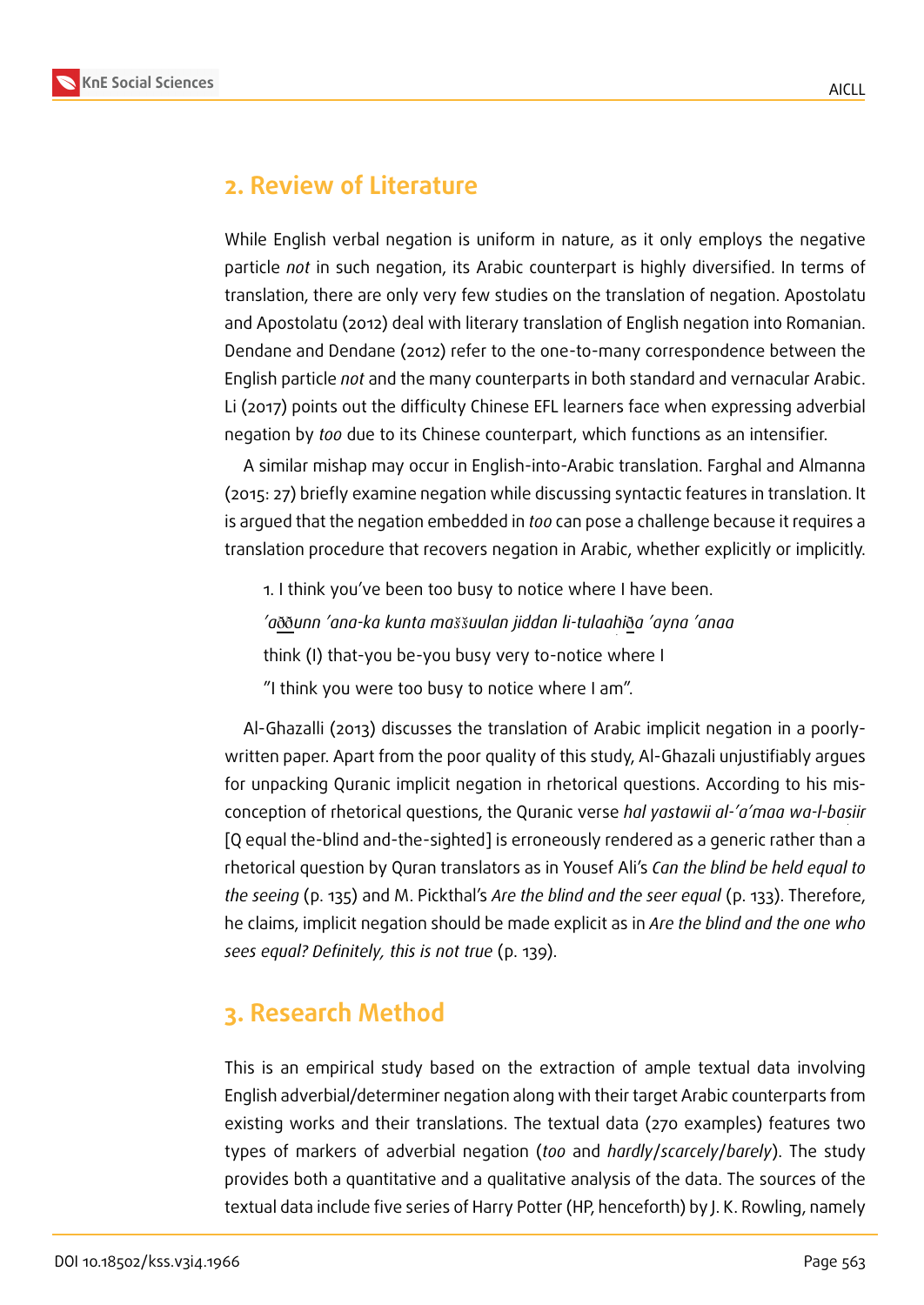

*Harry Potter and the Sorcerer's Stone (1)*, *Harry Potter and the Prisoner of Askaban (2)*, *Harry Potter and the Goblet of Fire (3)*, *Harry Potter and the Order Phoenix (4)*, and *Harry and the Deathly Hallows (5)*. The first two are translated by Sahar Mahmoud, the third and fourth by Rajaa Abdullah, and the fifth by Ahmed Mohammed (see references for complete information). The textual data sources also include *the blue Flower* (BF) by P. Fizgerald, 1996 (translated by Ali Suleiman 2015), *The Fault in our Stars* (FS) by J. Green, 2012 (translated by Baseel Intwan 2015), *The Help* (TH) by Stockett, 2009 (translated by Hassan Al-Bustani 2010)), *The Future: Six Drives of Global Change* (GC) by Al Gore, 2013 (translated by Adnan Gergeos 2015), and *the Making of Economic Society* (ES) by R. Heilbroner 1962 (translated by Rashid Al-Barrawi, 1976).

### **4. Discussion**

In terms of the type of negative marker, the English corpus is distributed as shown in Table 1 below:

|   | Marker        | Frequency | Percentage |
|---|---------------|-----------|------------|
|   | Too           | 100       | 61%        |
|   | Hardly        | 34        | 20.8%      |
| 3 | Scarcely      | 19        | $11.5\%$   |
|   | <b>Barely</b> | 11        | 6.7%       |

TABLE 1: Distribution of English negative markers in the corpus.

#### **4.1. Adverbial negation**

Apart from the more generic negation by negative markers such as *not*, *no* and *never*, adverbial negation is mainly performed by the negative adverbs *too*, *hardly*, *scarcely*, and *barely*. These negative adverbs equip the utterance with an inherent negative orientation that needs to be accounted for when translating into other languages, Arabic in our case. The following discussion sheds light on the procedures Arabic translators resort to when dealing with this subtle area of negation which does not formally exist in Arabic.

#### **4.2. Negation by too**

The negative adverbial *too*, which is the most frequent in the data (100 occurrences), calls for a variety of translation procedures which may or may not involve the use of generic negation in Arabic. The data shows that Arabic negation by a generic negative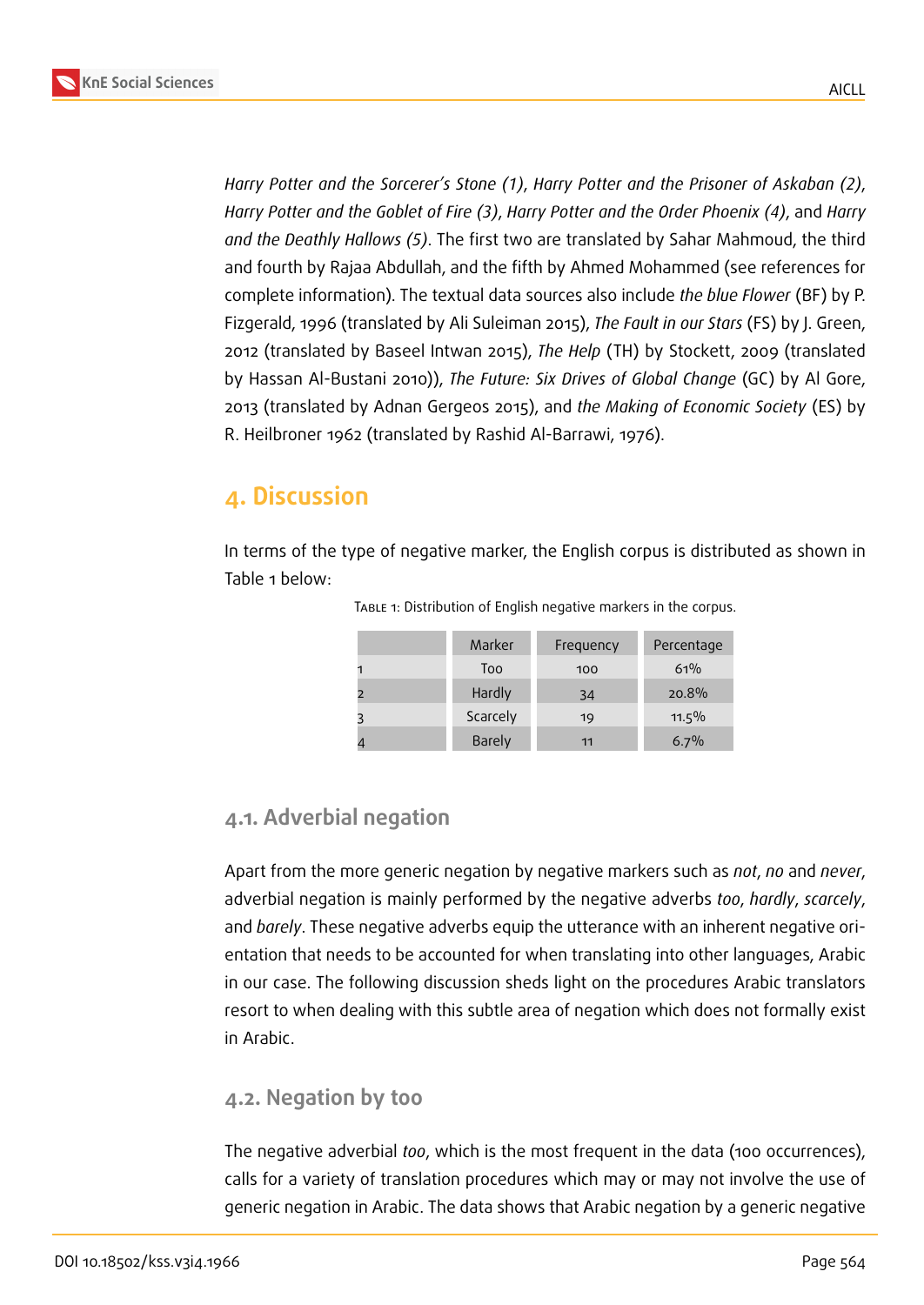

particle is recovered in 47 out of 100 cases, while implicit negation procedures are employed in the remaining 53 cases. As can be noted, the discrepancy in choosing between the procedure of generic negation and that of implicit negation when rendering *too* negation is insignificant.

#### **4.2.1. Recovering generic negation**

Examining the recovery of generic negation, it is noted that there are three main procedures adopted by Arabic translators: negation by simple or complex structures (18 cases/38.29%), unpacking negation by coordination (17 cases/36.17%), and negation by indicating degree of attribute (12 cases/25.53%).

To start with negation by employing simple or complex structures (which is the most frequent in this category/38.29%), it is noted that translators may succeed in capturing *too* negation using this procedure, as can be noted in the examples below:

2. I was too late to save the girl. (HP/2) lam 'astati' 'inqað-l-fataati fi-l-waqti-l-munaasib not be able saving-the-girl-in-the-time-suitable "I couldn't save the girl at the right time".

As can be observed, in (2) the translator has managed to properly recover Arabic generic negation by nominalizing the verb *save* (saving) and the verb *drive away* (driving away) in the English infinitive clauses. The English complex structure may be maintained in Arabic by employing the subjunctive case (which corresponds to the infinitive in English). For example, (2) above can be rewritten as *lam 'astati' 'an 'unqi*ð*al-fataata fi-l-waqti-l-munaasib* [not be able that save(I)-the-girl in-the-suitable-time] to mean the same thing, i.e. 'I couldn't save the girl at the right time'.

There are few cases (3 out of 18 instances), however, when the translator's recovery of Arabic generic negation does not convey the nuance of adverbial negation properly, as can be witnessed in (3) below:

3.... but Harry was too used to this to care. (HP/3)

.... wa-laakina haarii lam yahatam bi-haaðaa

and-but Harry not care with-this

"... but Harry didn't care about this".

As can be seen, while the translator has managed to convey the general meaning in (3) by recovering Arabic generic negation, he has failed to do justice to the subtlety of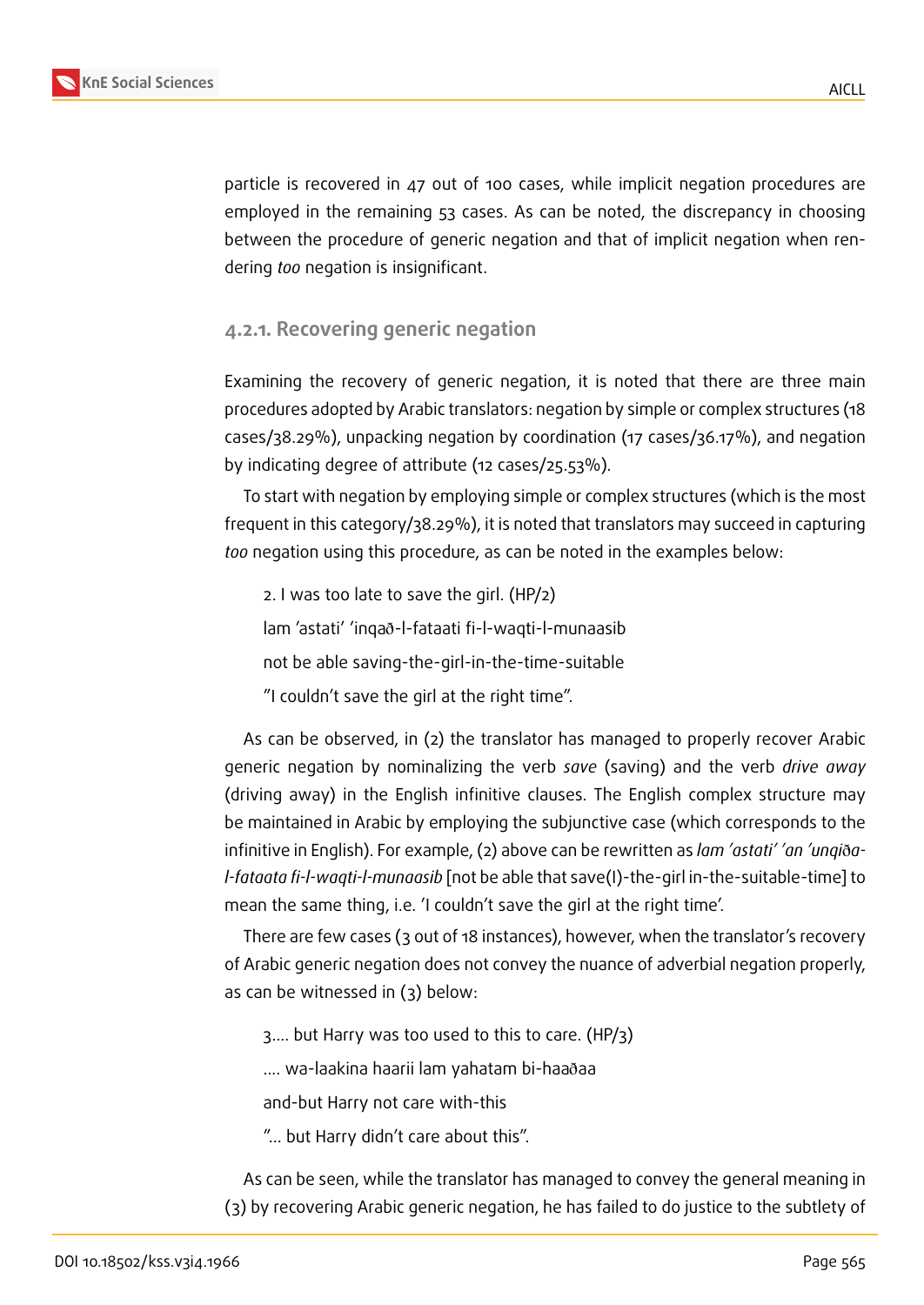the negation expressed by *too*. In (3), the negation in the Arabic utterance corresponds to English generic negation by *not*, viz.... *but Harry didn't care about this.* Hence, the subtle focus of English negation is lost.

To capture the inherent full force of English negation by *too* here, the Arabic rendering in (3) may be rephrased as follows:

4.... wa-laakinna haarii lam yahtam li-ta'awwudi-hi 'alaa haaðaa

and-but Harry not care because-used-he on this

"... but Harry didn't care because he was used to this".

Unpacking *too* negation by a coordinate Arabic structure featuring explicit negation comes second in frequency at 36.17% (all from HP series). It proves to be a workable procedure, as can be observed in the following example:

5. Harry was too deeply asleep to hear her. (HP/4)

haarii kaana yaariqan fii nawmi-hi fa-lam yasma'-haa

Harry was sinking in sleep-his so-not hear-her

"Harry was deeply asleep, so he didn't hear her".

The translator in (5) has successfully managed to capture the focus of *too* negation despite the fact that she resorts to Arabic coordinate structure. In fact, the use of coordinate structure for unpacking the meaning of *too* negation has proved workable in all the cases in which this procedure is employed.

The third procedure (which indicates the degree of the attribute in question) accounts for 25.53% of the examples in this category. Semantically, it corresponds to awkwardly rephrasing *too* negation by using the phrase *to the extent that* with negation by *not* in English, viz. *John was too short to touch the ceiling* may awkwardly be rephrased as *John was short to the extent that he couldn't touch the ceiling*. In Arabic, this procedure proves very useful for rendering *too* negation. The following example is illustrative:

6. Professor Trelawney seemed too tipsy to have recognized Harry. (HP/5)

badat al-'ustaaðatu triilawnii maxmuuratun li-darajati 'anna-ha lam ta'rif haarii seemed the-professor Trelawney drunk to-extent that-she not know Harry "Professor Trelawney was drunk to the extent that she didn't recognize Harry".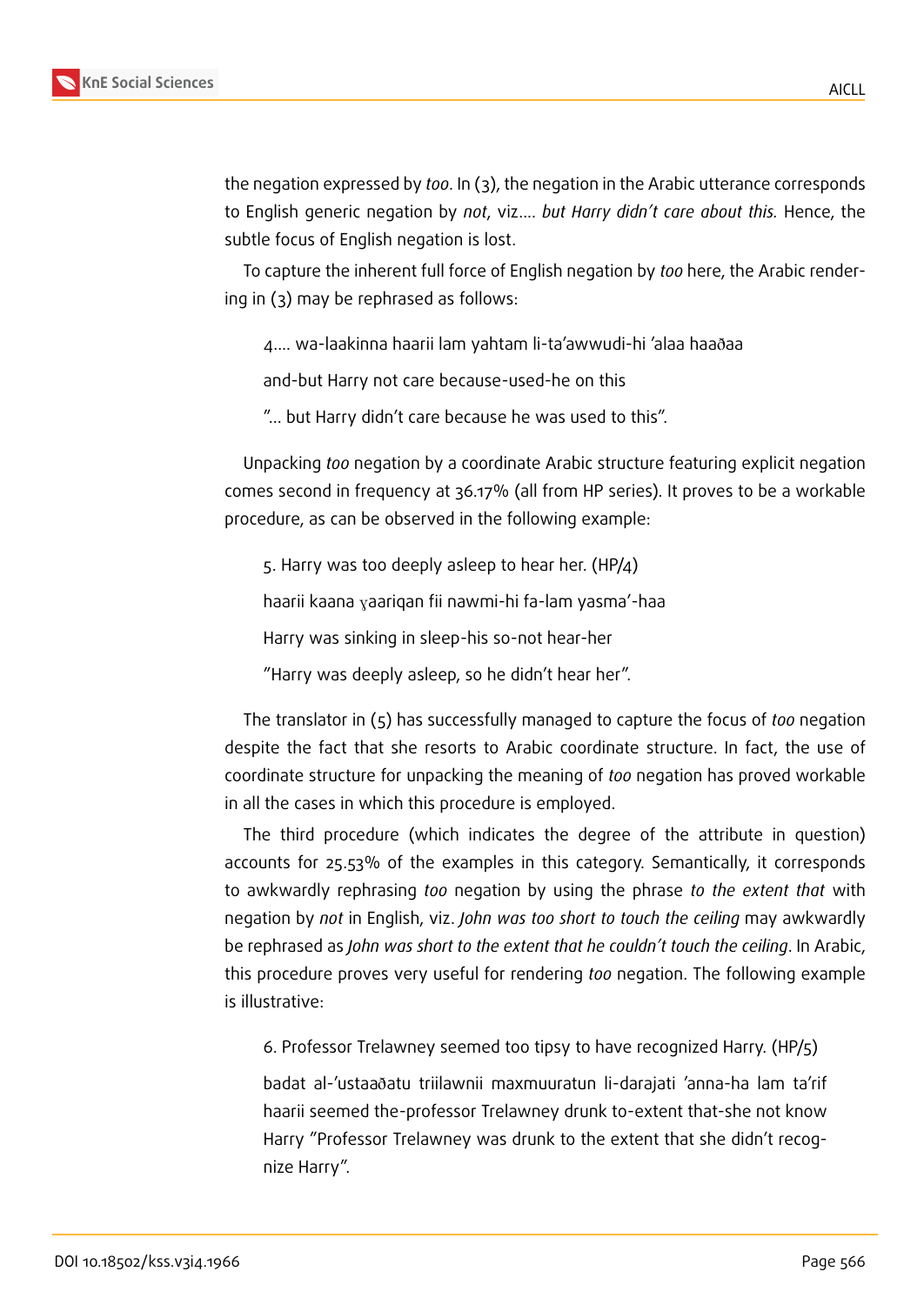#### **4.2.2. Employing implicit negation**

Apart from a mixed bag of erroneous translations/under-translations (16 instances/ 30.19%), there are three main procedures here for capturing the meaning of *too* negation: employing the comparative form (16 instances/28.30%), employing negative verbs (11/20.75%), and indicating degree of attribute (10/18.87%).

The procedure using the Arabic comparative form emerges as very useful for handling *too* negation. The comparative Arabic forms *'af'al min* [more of an attribute than] and *'akbar masdar* (verbal noun) *min* [more of verbal noun than] here capture the nuance that the force of X's attribute goes beyond the capability of Act Y, e.g. *'a*ð*kaa min 'an yuxda'* [cleverer than that (he) be deceived] and 'aktara ðakaa'an min 'an *yuxda'* [(has) more cleverness than that (he) be deceived] which both idiomatically translate into *Ali is too clever to deceive*. Following is an example from the corpus:

7.... because it was too long to memorize. ((FS)

... li'anna-ha 'atwalu min 'an tuhfað*a* <sub>Y</sub>ayban

because-it longer from that be learned by heart

"… because it was longer than it could be memorized".

The second procedure utilizes negative verbs/verbals to relay the meaning of *too* negation. This is a familiar procedure in English as well as in Arabic to express negation implicitly rather than explicitly. For example, 'the act of denying doing something' implies 'the act of not admitting doing it'. Consequently, this procedure constitutes an important option when translating negation in general and *too* negation in particular. The example below is illustrative:

8. Anna dies or becomes too ill to continue writing it. (FS)

'aana maatat 'aw bala $_{\rm V}$ at min-al-maradi haddan haala bayna-haa

Anna died or reached from-the-illness degree prevented between-her

wa-bana-l-'istimrara fi-l-kitaabati

and-between-the-continuing in-the-writing

"Anna died or reached a degree of illness that prevented her from continuing writing".

The implicit negation in (8) is achieved by the use of the negative verbs *h . aala* [prevented] and *yafuuqu* [exceed], which both imply propositions employing explicit negation in Arabic.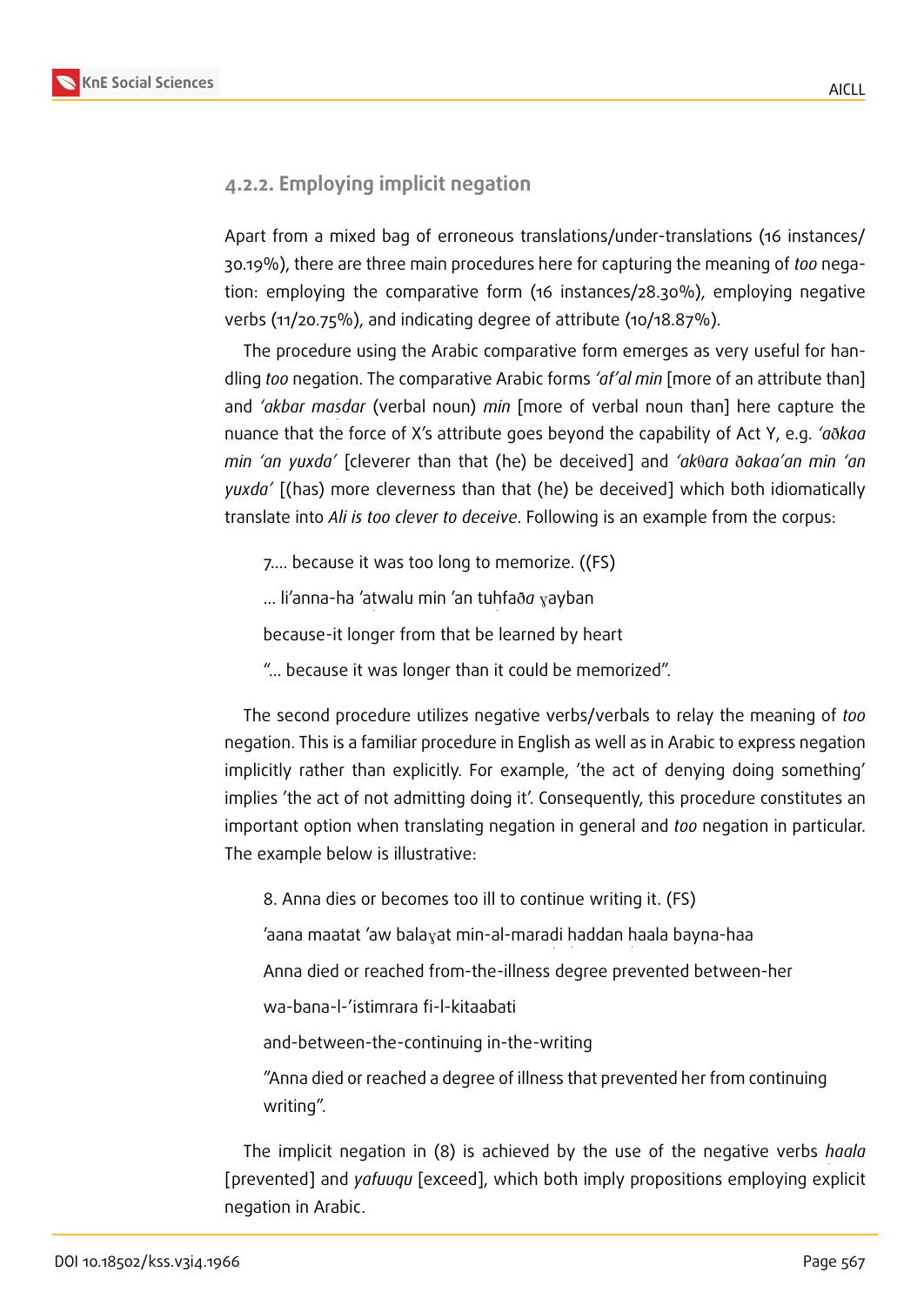The third procedure employs the degree of the relevant attribute as a marker of implicit negation by using the degree formulas *min* + *mas dar* [verbal noun], e.g. *from . the-smallness* [i.e. too small] and *verb/adjective* + *'alaa* [on], e.g. (*grow*) *old on* [i.e. too old]. Observe the example below:

9. Fines for violations were too small to be effective,... (ES)

 $\epsilon$ fa-l- $_{\textrm{Y}}$ araamaat-u 'an-il-moxaalafaati kaanat min-as-s-i $_{\textrm{Y}}$ ari bihay $\theta$ u

so-the-fines from-the-violations were from-the-smallness so

faqadat faa'iliyyata-ha

lost(they) effect-their

"The fines for violations were so small that they lost their effect".

Finally, we have the mixed bag, which includes mistranslations/under-translations that account for 16/53 instances (a full 30.19%) in the cases of implicit negation. The example below is illustrative:

10. It is still far too cold to undress at night. (BF)

laayazaalu-t-taqsu baaridan jiddan li-xal'i- $\theta$ -  $\theta$ iyaabi fi-l-layli

still-the-weather cold very to-take off-the-clothes in-the-night

"The weather is still very [too] cold to take off clothes at night",

11. maazaala-t-taqsu-l-baaridu yamna'u-naa min xal'i malaabisin-aa fi-llayli still-the-weather-the-cold prevent-us from taking off clothes-our inthe-night

"The cold weather still prevents us from taking our clothes off at night".

To close this section on translating *too* negation, Table 2 presents the results reported in the discussion.

## **4.3. Negation by hardly/scarcely/barely**

The sample of these negative adverbs (which is extracted from BF, FS, GC, and ES, to the exclusion of HP) includes 34 instances of *hardly*, 19 of *scarcely* and 11 of *barely*, coming to 65 instances. These adverbs share the fact that they communicate a negative orientation when used in English sentences. That is why they are often interchangeable albeit they may be sensitive to normality conditions, i.e. one may sound natural in one context, while another may not. For example, *John was barely 17 when he joined college* is natural, whereas *John was scarcely 17 when he joined college* is not. In terms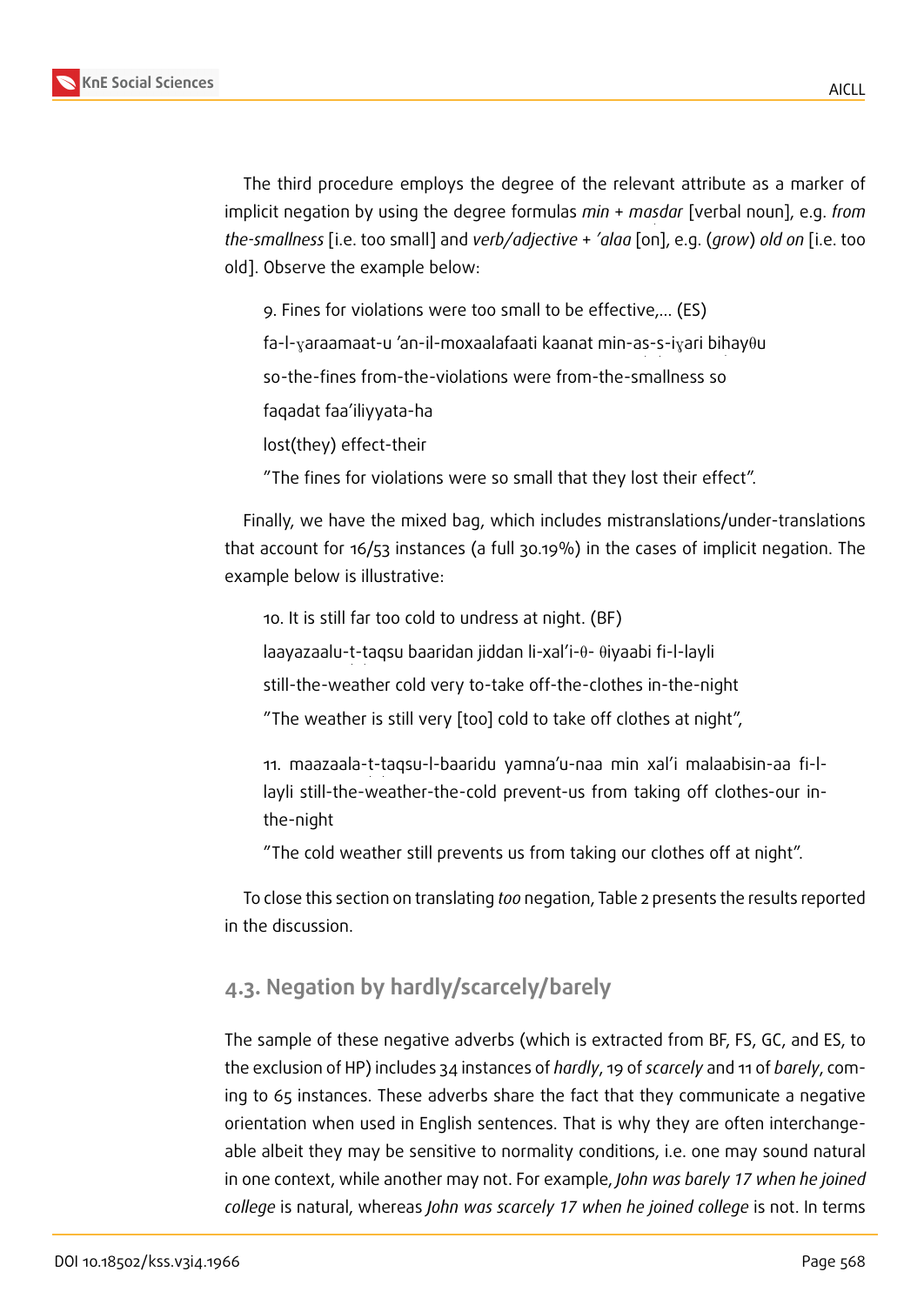

| No.            | <b>Translation Procedure</b>                         | <b>Frequency</b> | Percentage |
|----------------|------------------------------------------------------|------------------|------------|
| 1              | <b>Explicit negation</b>                             | 47/100           | $100\%$    |
|                | a. simple/ complex structures                        | 18               | 38.29%     |
|                | b. unpacking by coordination                         | 17               | 36.17%     |
|                | c. indicating degree of attribute                    | 12               | 25.53%     |
| $\overline{z}$ | Implicit negation                                    | 53/100           | $100\%$    |
|                | a. using comparative form                            | 16               | 28.80%     |
|                | b. using negative verbs                              | 11               | 20.75%     |
|                | c. indicating degree of attribute                    | 10               | 18.87%     |
|                | d. mixed bag<br>(mistranslations/under-translations) | 16               | 30.19%     |

Table 2: Frequency and percentage of procedures for explicit and implicit negation in rendering *too* negation.

of translation, the focus is on relaying the negative orientation which is shared by all of them.

The data shows three main procedures the translators have employed in rendering the negation by these adverbs: explicit negation (28 instances/43.75%), vernacular بالكاد (20 instances/31.25%), and implicit negation (12 instances/18.75%). The remain-. ing cases go for mistranslation (3 instances) and omission (1 instance), together 6.25%.

Arabic negation by explicit negative particles emerges as the most common translation procedure for rendering the -*ly* negative adverbs, which clearly indicates the translators' awareness of their negative orientation. However, the coding of this orientation in Arabic seems to be a challenging task. In fact, more than half (16 out of the 28 cases/57.14%) involves under-translating this adverbial negation by rendering it into what corresponds to negation by *not* in English. Consequently, the subtle nuance of this type of negation is lost in translation.

Let us start with cases where the adverbial negation is accounted for properly in Arabic (12/28 instances/42.85%). The following example is illustrative:

12.... this little kid who could barely walk... (FS)

 $\ldots$  haaðaa-t-tiflu-s-sa $_{\rm Y}$ iiru 'allaðii laa yakadu yam  $\rm iii...$ 

this-the-kid-the-little who not hardly walk

"... this little kid who can hardly walk..."

The translator of (12) has successfully employed a negated *yakadu*, viz. *laa yakaadu* [not hardly], which exactly captures the meaning of the -*ly* negation in (12).

However, -*ly* adverbial negation does not seem as straightforward as (12) may suggest. While capturing the notion of negation in general, almost 58% of the Arabic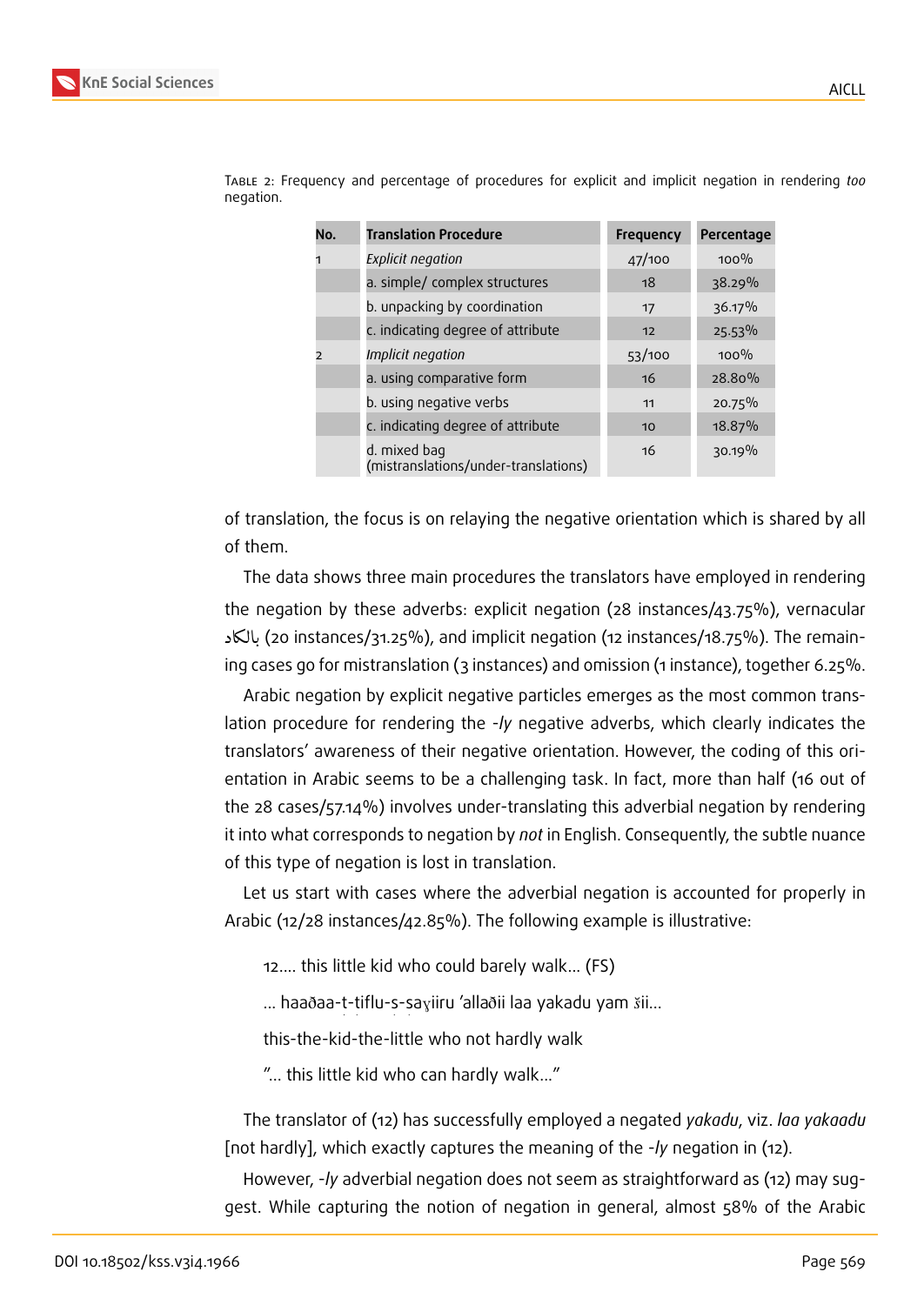

renderings (16/28 instances) fail to account for the nuance inherent in -*ly* negation. Instead, this kind of negation is erroneously relayed as Arabic negation that corresponds to English negation by *not*, thus amounting to serious under-translations. Following is an illustrative example:

13. The children of large families hardly ever learn to talk to themselves aloud,... (BF) lam yata'allam 'awlaadu-l-'aa'ilaati-l-kabiirati 'an  $y$ atahadda $\theta$ uu 'ilaa 'anfusihim not learned children-the-families-the-big that talk to themselves bi-sawtin masmuu-in... with-voice audible .

"The children of large families did not learn to talk to themselves in an audible voice..."

By way of illustration, in (13) the translator obliterates the subtle nuance of the negation in *hardly* by opting for explicit Arabic negation by *lam* [not]followed by the main lexical verb *yata'allam* [learn], which back-translates into English negation by *not*, viz. *'The children of large families did not learn to talk to themselves...*'. To capture the negation inherent in *hardly*, one may need to employ a negated *yakaadu* viz. *laa*  $y$ akaadu *'awlaadu-l-'aa'ilaati-l-kabiirati yata'allamuuna-t-tatahaddu* $\theta$ *a 'ilaa 'anfusihim bi-s . awtin masmuu-in*... [not hardly children-the-families-the-large learn-the-talking to themselves with-voice audible] "The children of large families hardly learn to talk to themselves in an audible voice...".

The second procedure for rendering -*ly* negation is the employment of the vernacular negative adverb *bilkaad*, which is derived from the standard verb *yakaadu*. The question is whether it is appropriate to use a vernacular form when it is possible to utilize the standard negated *yakaadu*. What is surprising here the absence of this vernacular form in *Harry Potter* where the informal register may sanction it as well as the frequency of using it in the other works - it accounts for 31.25% of the -*ly* data (20/64 instances). By way of illustration, the example in (14),

14. I hardly know you, Augustus Waters. (FS) *'anaa bilkaad 'a'rifu-ka yaa 'a*G*ust . us wuutarz* I hardly know(I)-you oh Augustus Waters "I hardly know you Augustus Waters", can readily be rephrased naturally in standard Arabic using the negated *yakaadu* as in (15) below.

15. *'anaa laa 'akaadu 'a'rifu-ka yaa 'a*G*ust . us wuutarz* I not hardly(I) know(I)-you oh Augustus Waters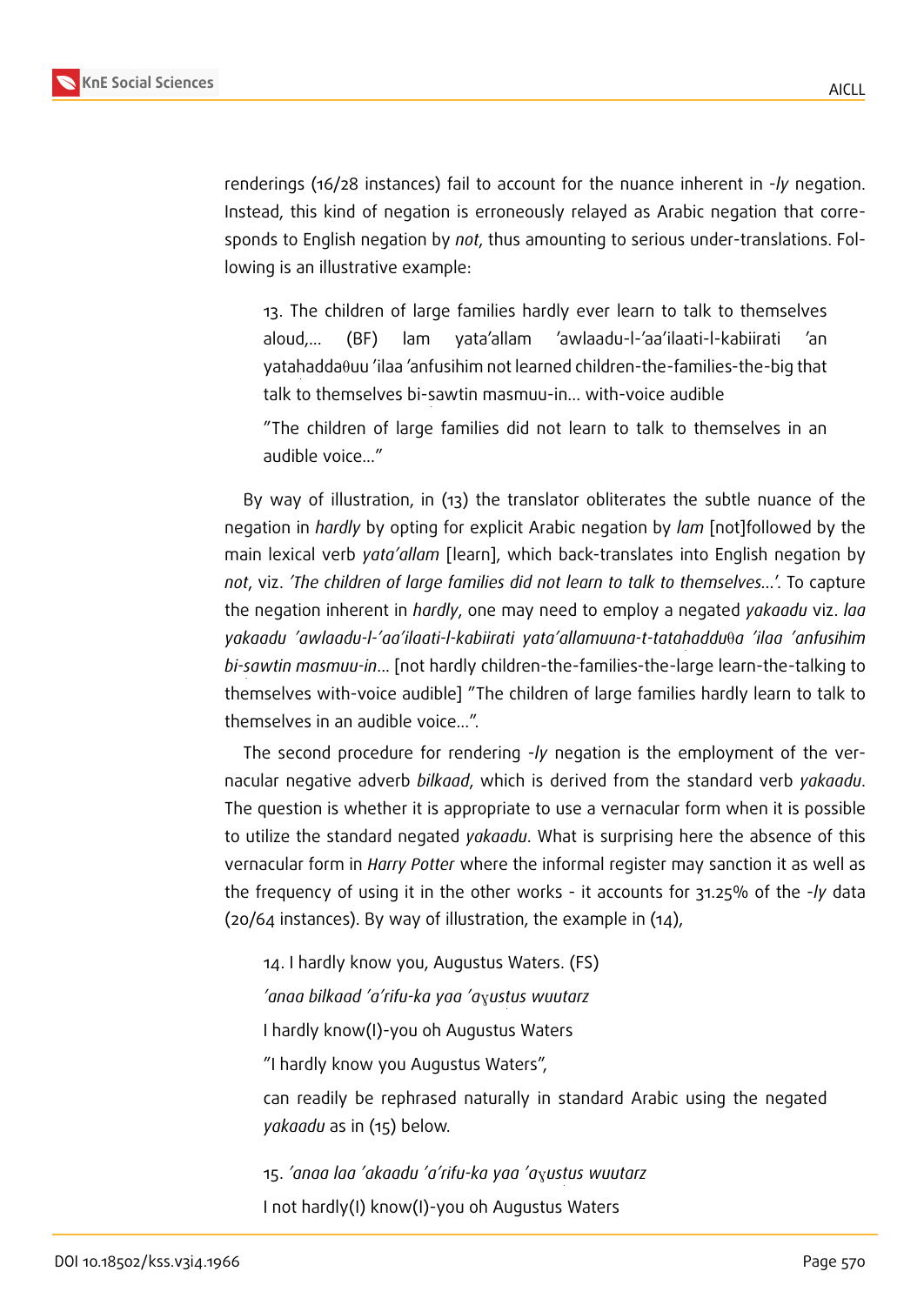



"I hardly know you Augustus Waters".

Next we have the procedure of implicit negation which accounts for 18.75% in the –*ly* negation data (12/64 instances). They mainly employ *paucity* or *difficulty* expressions in an attempt to capture the negative nuance inherent in -*ly* negation. Consider the example below:

16. Auguste nowadays scarcely ever went out at all,... (BF)

*fii mi*T*li haa*ð*ihi-l-'ayyaami kaana min-n-naadiri bi-nasbati li-'uu*G*ast*

in like these-the-days was from-the-rarity as-regards-Auguste

'an taðhaba xaariji-l-manzili that go(she) outside-the-house

In (16), the translator successfully employs a paucity expression *min-al-naadiri* [from the rarity] to capture -*ly* negation. One should note that a negated *yakaadu* can be readily used for that purpose, viz. *fii mi* $\theta$ li haað*ihi-l-'ayyaami laa takaadu 'uu*<sub>X</sub>ast taxruju *min-al-manzili* [in like these days Auguste not hardly goes out from-the-house] "In these days Auguste hardly ever goes out".

To close this section, let us examine one mistranslation (out of 3) which are involving –*ly* negation in (17):

17. This hardly seems like a particularly exciting subject for historical scrutiny.

 $y$ akaadu haa $\delta$ aa 'a $\delta$ baha bi-mawduu'in mu $\theta$ iirin bi-wajhin xassin

hardly this like with-subject exiting with-face particular

 $\textsf{li-bah0i-l-ta}$ ariixiyyi

for-research-historical

"This almost seems like a particularly exciting subject for historical research".

To explain, the translator in (17) wrongly uses the affirmed rather than the negated *yakaadu*, which is an approximating rather a negating marker, i.e. here it communicates the message that 'X is almost Y'. To capture -*ly* negation, the translation should read laa yakaadu haa $\delta$ aa yabduu šabiihan li-mawduu'in mu $\theta$ iirin bi-wajhin xassin li-bah $\theta$ i-l*taariixiyyi* [not hardly this seems like with-subject exciting with-face particular withthe-research-historical] "This hardly seems like a particularly exciting subject for historical research...".

To conclude, Table 3 below presents the results reported in this section on the translation of -*ly* negation: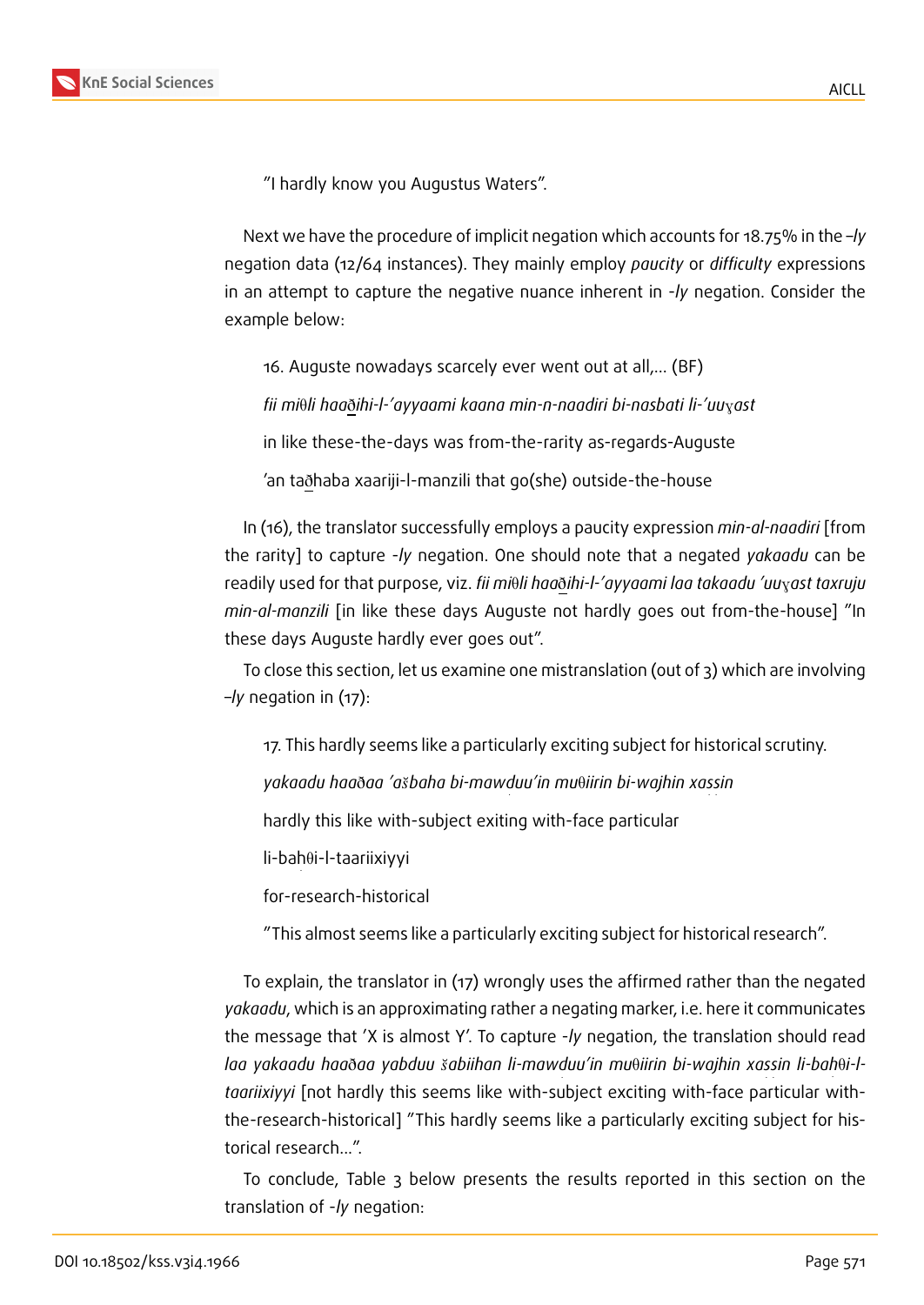| Procedure                                                | Frequency                          | Percentage |
|----------------------------------------------------------|------------------------------------|------------|
| <b>Explicit Negation</b><br>correct<br>under-translation | 28<br>12 (42.85%)<br>$16(57.14\%)$ | 43.75%     |
| بالكاد Using                                             | 20                                 | 31.25%     |
| Implicit negation                                        | 12                                 | 18.75%     |
| Mistranslation/omission                                  |                                    | 6.25%      |

Table 3: Frequency and Percentages of Procedures for Rendering *–ly* Negation.

## **5. Conclusions**

Overall, the findings reported in Tables 2-3 support the predictive title of this study that non-generic adverbial negation is a problematic area for Arabic translators. Together, the Tables indicate that 56 out of the 164 examples comprising the textual data (about 34.2%) involve translational problems including erroneous renderings, under-translations, mistranslations, and inappropriate use of vernacular forms. This constitutes solid evidence that the pragmatics of this type of English negation is a challenging task in translation activity. Arabic translators, both professionals and more so student translators, need to be alerted to the fact that this type of negation, which formally does not exist in Arabic (and probably in several other languages), calls, in the first place, for recovering generic negation and, in the second place, for appropriately investing implicit negation.

**\* This research was supported by Kuwait University, Research Grant No. [AE03/16]**

## **References**

- [1] Al-Barrawi, R. (1976). taariikh al-fikr al-iqtiSaadi. Iraqi National Library and Archives, Irag.
- [2] Al-Bustani, H. (2010). *'aamilat al-manzil* (trans. of Stockett's *The Help*). Beirut: Al-Daar al-Arabiyya lil-'iluum.
- [3] Al-Ghazali, Mehdi. (2013). "Translation Assessment of Arabic Implicit Negation into English". *International Journal of English Linguistics* 3(2): 129-144.
- <span id="page-10-0"></span>[4] Al-Makhzumi, M. (2005). *Arabic Grammar: A Critical Account*. Baghdad: Cultural Affairs House for publication.
- [5] AlSalem, Eman. (2012). Negation in Standard Arabic and Kuwaiti Arabic. Unpublished MA thesis, University of Illinois at Urbana-Champaign, USA.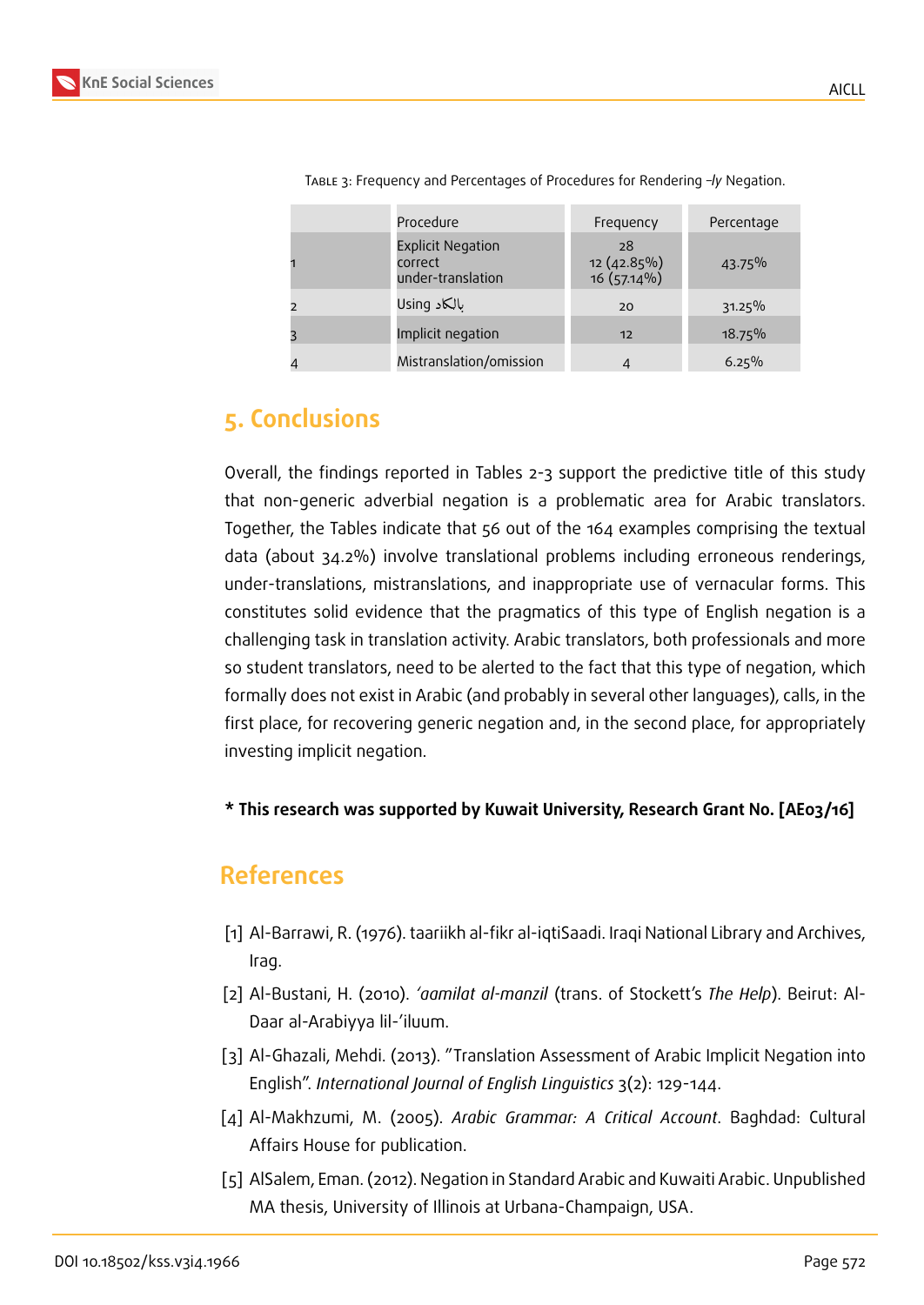

- <span id="page-11-6"></span>[6] Anees, Ibriham (1975). From the secrets of the language. Cairo: Anglo Egyptian Library.
- [7] Apostolatu, R. and Apostolatu, I. (2012). "Linguistic and Cultural Issues in Translating Negation in Literary Texts: A Case Study, Mourning Becomes Electra, by Eugene O'Neill". *Procedia - Social and Behavioral Sciences* 63: 63-68.
- <span id="page-11-4"></span>[8] Clark, H. (1976). *Semantics and Comprehension*. The Hague: Mouton.
- <span id="page-11-0"></span>[9] Dahl, O. (1979). "Typology of Sentence Negation". *Linguistics* 17: 79-106.
- [10] Dendane, Z. and Dendane, A. (2012). "The Negation in Arabic: An Issue for Translation". Retrieved from https://www.researchgate.net/publication/ 235985429
- [11] Farghal, M. and Almanna, A. (2015). "The Linguistics of Translation". In M. Farghal *et al*., *Papers in Arabic/English Translation Studies 1: An Applied Perspective*, pp. 17-40. Irbed: Jordanian Translators Association's Publications.
- [12] Fizgerald, P. (1996). *The Blue Flower*. UK: Harper Collins Publishers.
- [13] Georges, A. (2015). *al-Mustaqbal* (trans. of Gore's *The Future*). Kuwait: Kuwait Council for Culture, Arts and Literature.
- [14] Gore, Al. (2013). *The Future: Six Drivers of Global Change.* New York: Random House*.*
- [15] Green, J. (2012). *The Fault in our Stars*. New York: Dutton Books.
- [16] Heilbroner, R. (1962). *The Making of Economic Society*. USA: Prentice-Hall.
- <span id="page-11-1"></span>[17] Horn, L. (2001). *A Natural History of Negation*. Chicago: University of Chicago Press.
- <span id="page-11-2"></span>[18] Horn, L. and Y. Kato. (2000). "Introduction: Negation and Polarity at the Millennium". In Horn and Kato (eds.), *Studies in Negation and Polarity*, pp. 1-19. Oxford: Oxford University Press.
- [19] Intwan, B. (2015). *Ma tukhabbi'uhu lana annujuum* (trans. of *The Fault in our Stars*). Beirut: Publications Company for Distribution and Publishing.
- <span id="page-11-3"></span>[20] Kalhrel, P. (1996). *Aspects of Negation*. Amsterdam: University of Amsterdam dissertation.
- <span id="page-11-5"></span>[21] Klima, E. (164). "Negation in English". In *The Structure of Language*, J. Katz and J. Fodor, pp. 246-323. New Jersey: Prentice-Hall.
- [22] Li, D. (2017). *Multilingual Hong Kong: Languages, Literacies and Identities*. Switzerland: Springer.
- <span id="page-11-7"></span>[23] Muslah, Alham. (2015). "Implicit Negation in Selected Romantic Poem in English and Arabic: A Contrastive Study". *Al-BahithJournal* 14(7): 366-382.
- <span id="page-11-8"></span>[24] Nahr, H. (2004). *Linguistic Structures*. Amman: Alyazori Academic House for Publication and Distribution.